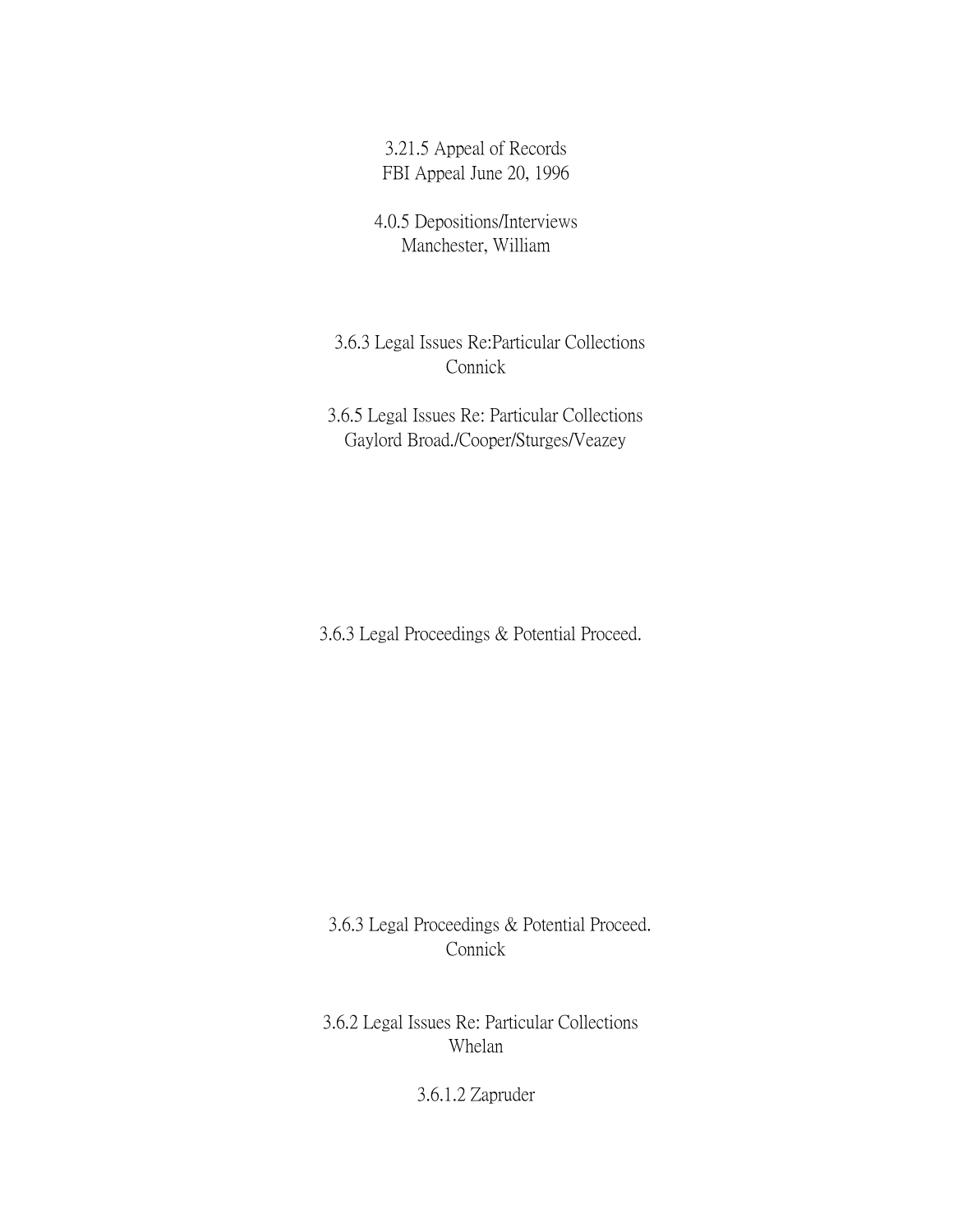Memoranda 4.0.5 Depositions/Interviews Thomas, John

4.0.5 Depositions/Interviews Guinn, Vincent

4.0.5 Depositions/Interviews Reed, Edward F., Jr.

3.21.3 Appeal of Records FBI Appeal

4.13.8 Army Corresp. Re: the Transfer of Documents 4.0.6 R&A Follow-Up Files Adams, Bill

4.0.1.6 R&A Gen. Admin. Formal Determinations - April 17, 1996

MAY 1996

4.0.5 Depositions/Interviews Starling, Isabel

> 3.13.4 Deeds of Gift Veazey, Janet

4.0.5 Depositions/Interviews Barber, Steve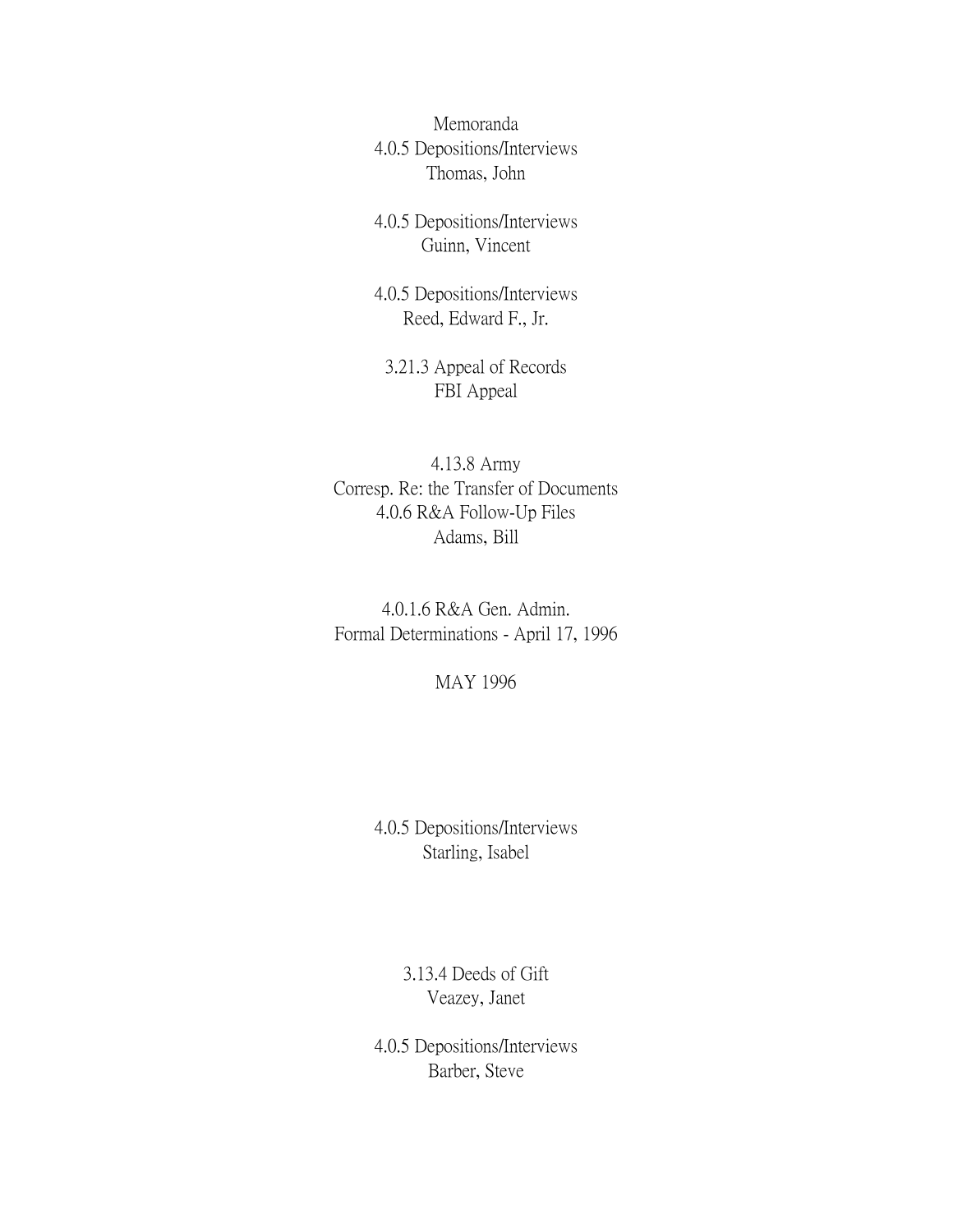4.0.5 Depositions/Interviews DeBrueys, Warren

> 4.0.2 Subject Files Warren Commission

4.0.2 Subject Files Brilab Tapes

4.24.7 JFK Library ARRB Review Procedures

> 3.6.1.3 Zapruder Correspondence

3.5 Legal Research, General

3.5.1 Legal Research, General Presidential Release of Documents

3.5.2 Legal Research, General Archives and Manuscripts: Law

3.5.3 Legal Research, General President's Foreign Intelligence Advis. Bd.

3.5.4 Legal Research, General Assass. Archives & Research Ctr. v. DOJ

> 3.5.5 Legal Research, General Katz v. NARA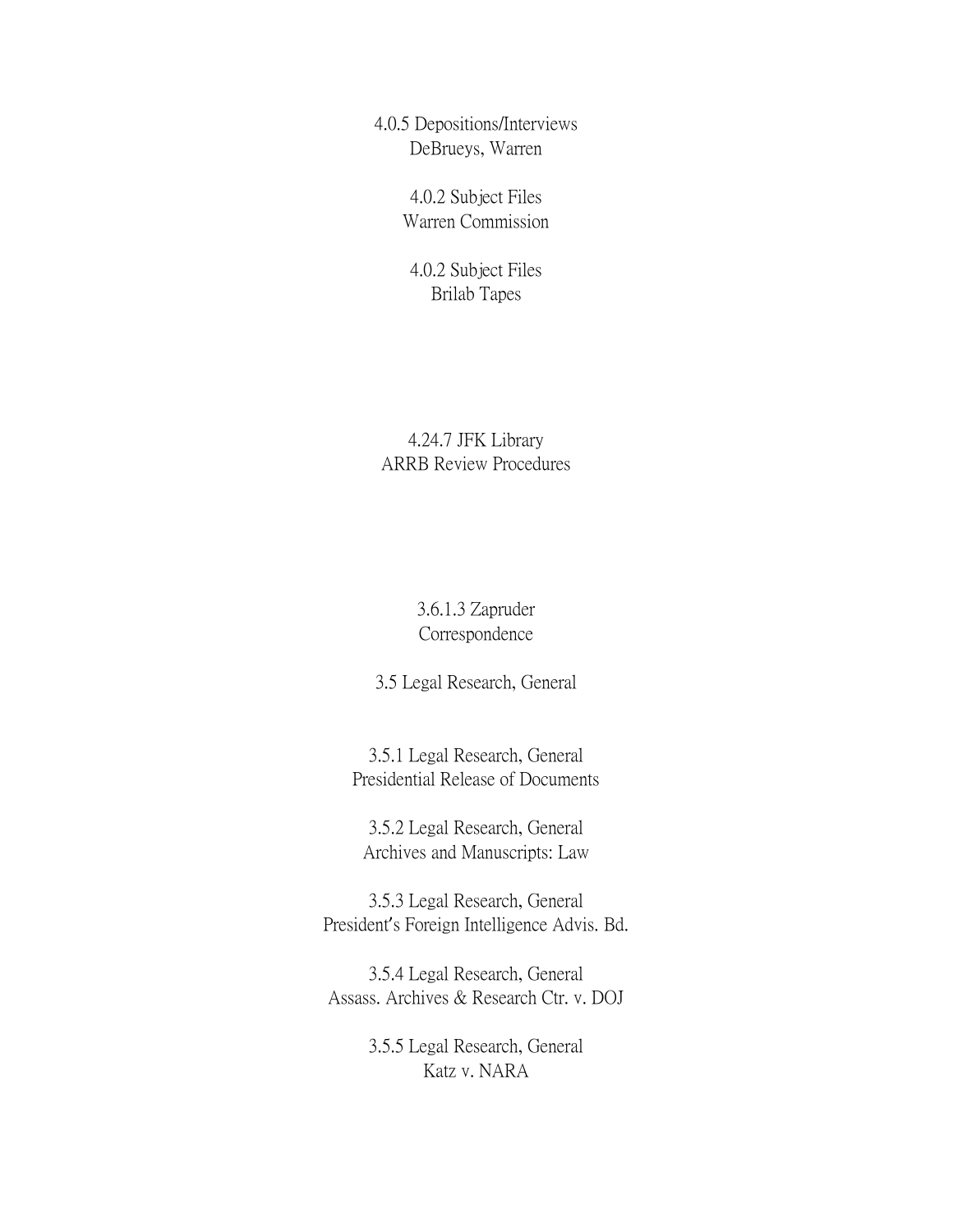## 3.5.6 Legal Research, General Richard Angelico

3.6 Legal Issues Re: Particular Collections

3.6.1 Legal Issues Re: Particular Collections Zapruder

## 3.6.1.1 Zapruder General

3.6.3 Legal Issues Re: Particular Collections Connick

3.6.4 Legal Issues Re: Particular Collections Alyea

> 4.0.5 Depositions/Interviews Burkley, Richard M. 4.0.6 R&A Follow-Up Files 4.0.6 Adamson, Bruce

> 4.0.5 Depositions/Interviews Boswell, J. Thornton

4.0.5 Depositions/Interviews Boswell, J. Thornton 4.0.6 R&A Follow-Up Files Aguilar, Gary (med./forensic petition)

Department of State Documents Received 03/06/96

> 4.16.3 FBI ARRB Correspndence

4.20.3 CIA ARRB Correspondence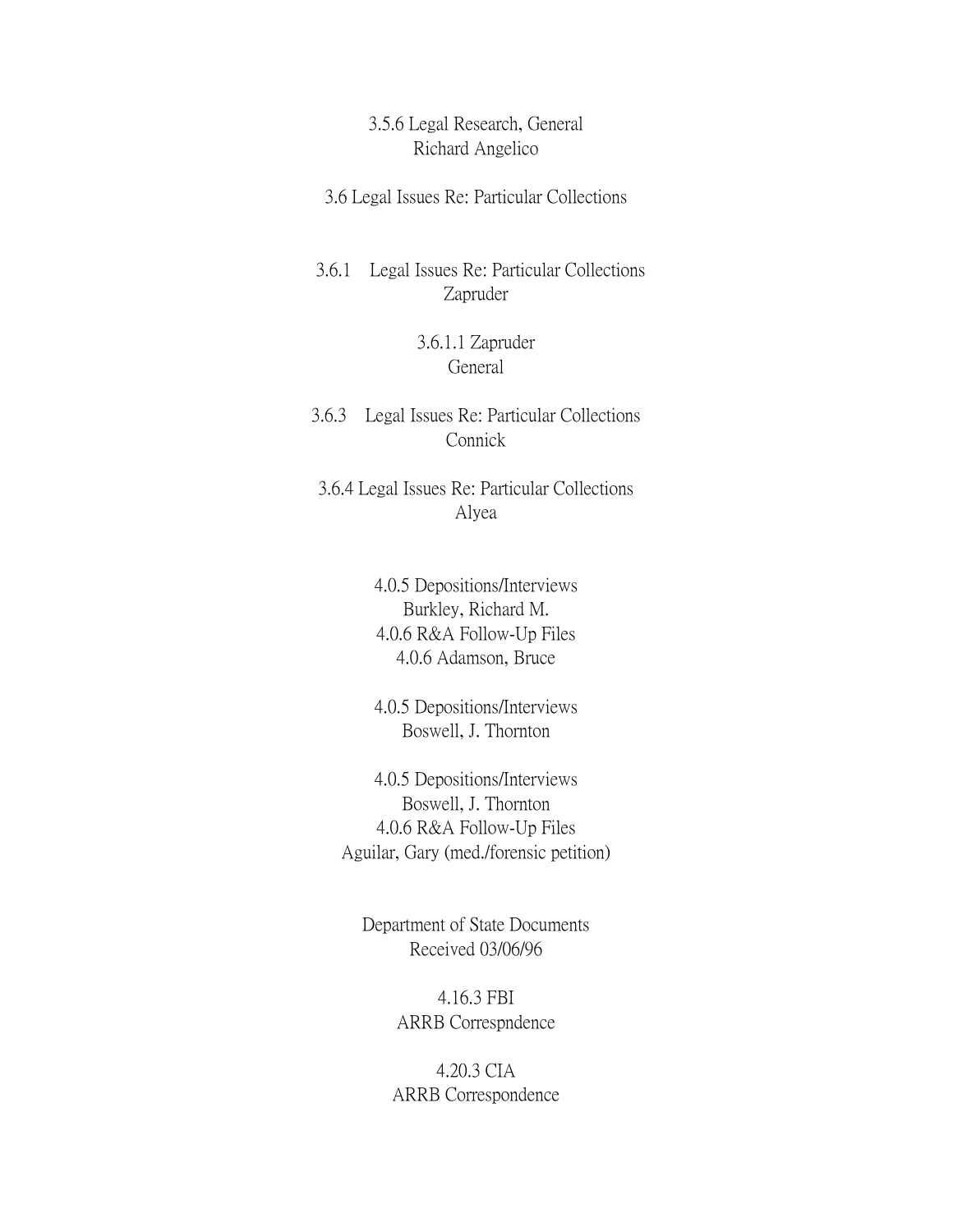4.20.3 CIA ARRB Correspondence

4.20.3 CIA ARRB Correspondence 4.0.6 R&A Follow-Up Files Allen, Mark

4.0.6 R&A Follow-Up Files Ayers, Bradley

4.16.10 FBI Completed Review of Add. Records and Info.

COMPUTER/CHET

GPO ACCESS

4.0.6 R&A Follow-Up Files

4.34.3 Church Committee ARRB Correspondence

4.0.2 Specter, Arlen

4.0.5 Depositions/Interviews Kirschner, Robert

4.0.5 Depositions/Interviews Dox, Ida

4.1.3 State Department ARRB Correspondence

4.1 State Department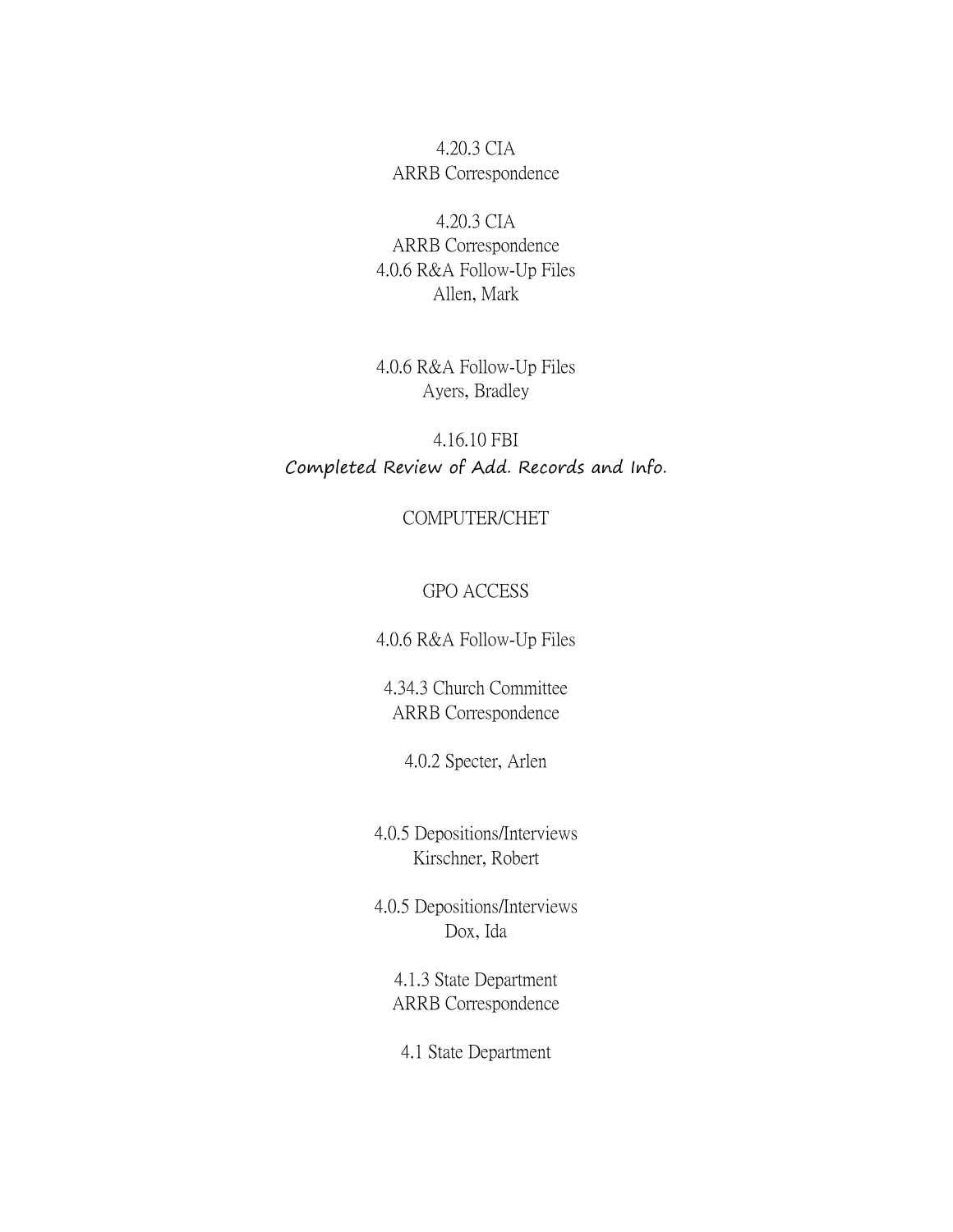4.17 Justice Department

4.17.3 Justice Department ARRB Correspondence

4.0.5 Depositions/Interviews

3.20 Issuance of Subpoenas

Travell, Janet G.

4.0.5 Depositions/Interviews Bouck, Robert

4.0.5 Depositions/Interviews Horton, John

4.0.5 Depositions/Interviews Shaw, Robert

4.0.5 Depositions/Interviews Powell, James W.

4.20.3 CIA ARRB Correspondence

4.16.3 FBI ARRB Correspondence

4.16.3 FBI ARRB Correspondence

4.20.3 CIA ARRB Correspondence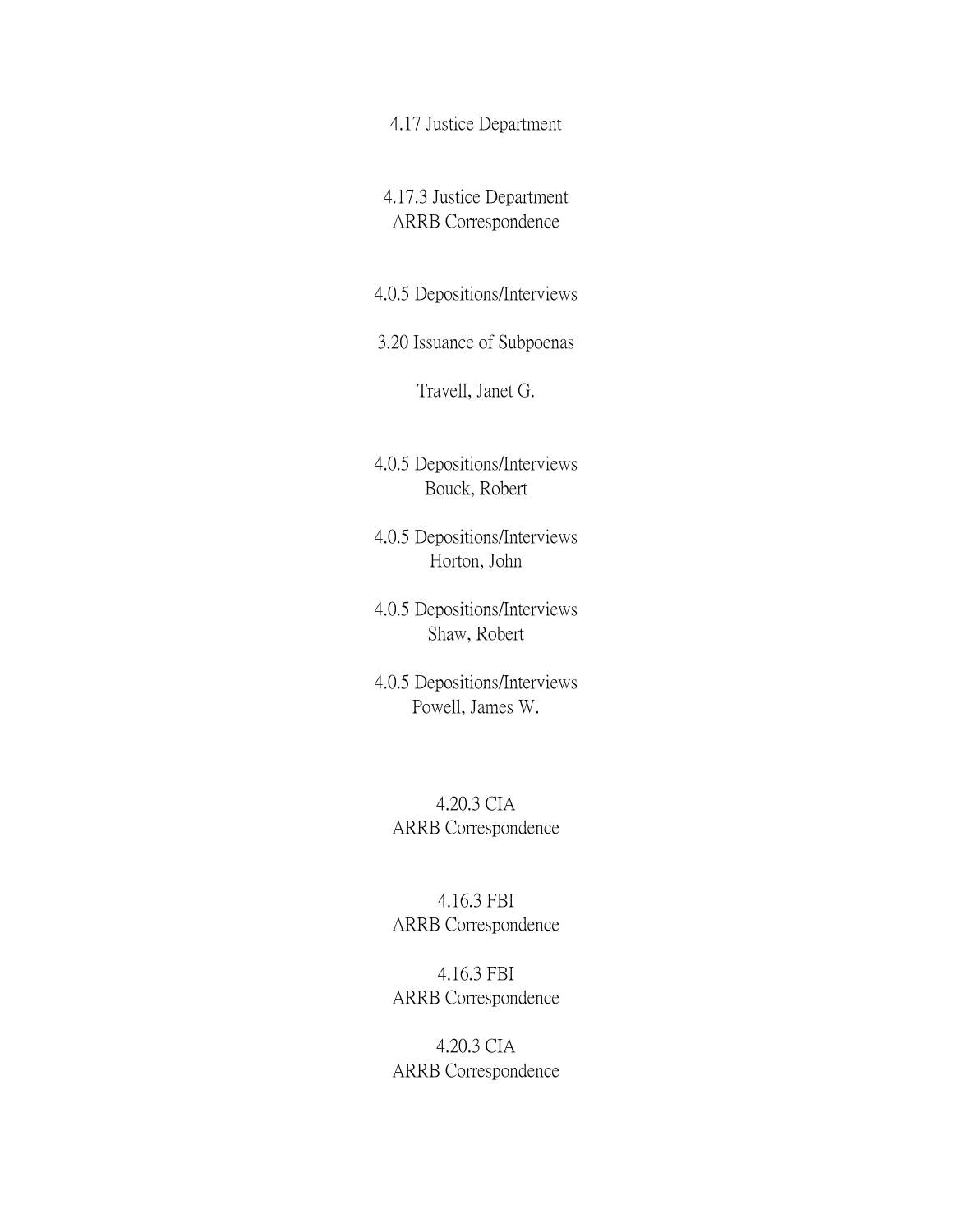4.16.3 FBI

## 4.20 CIA

4.0.6 R&A Follow-Up Files Crenshaw/Kizzia

4.0.6 R&A Follow-Up Files Bartholoemew, Dennis

3.21.1 Agency Appeals of Records Released FBI Appeal Aug. 1995

3.21.2 Agency Appeals of Records Released CIA Appeal Feb. 1996

4.0.2 Ellsworth, Frank

4.0.2 Ellsworth, Frank

4.0.2 Manuel, Frank

4.0.2 Mauel, Frank

4.0.5 Depositions/Interviews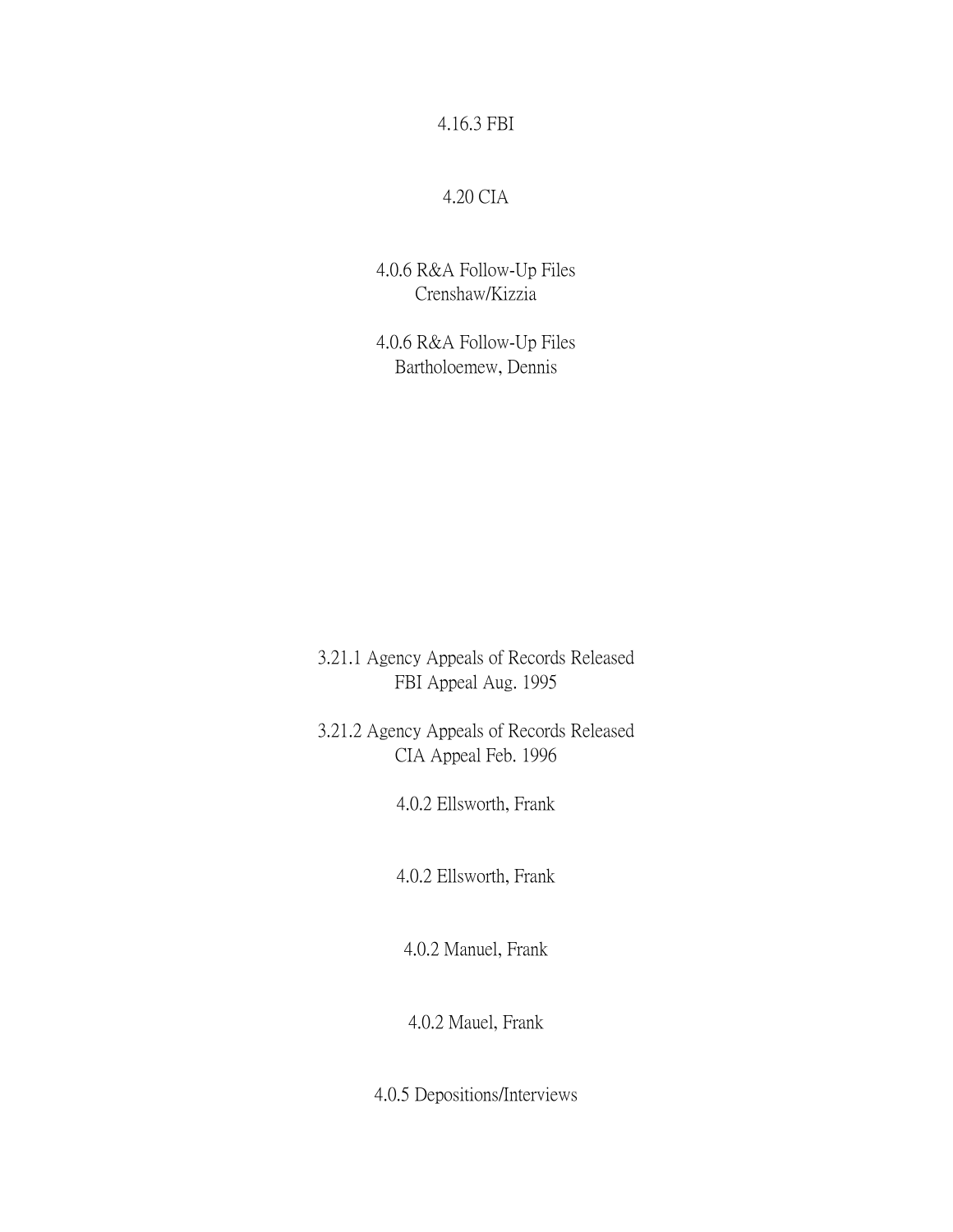Finck, Pierre A.

3.20 Issuance of Subpoena Finck, Pierre A. (DOJ-5)

4.32.3 Library of Congress ARRB Correspondence

- 4.0.5 Depositions/interviews Karnei, Robert F., Jr.
- 4.0.5 Depositions/Interviews Custer, Jerrol F.
- 4.0.5 Depositions/Interviews Stringer, John T.

4.34 Church Committee

4.34.2.1 Church Committee General

4.0.2 Oster, Joseph A.

4.0.5 Depositions/Interviews Humes, James J.

4.0.5 Depositions/Interviews Humes, James J. 4.0.2 Manuel, Richard

4.0.2 Manuel, Richard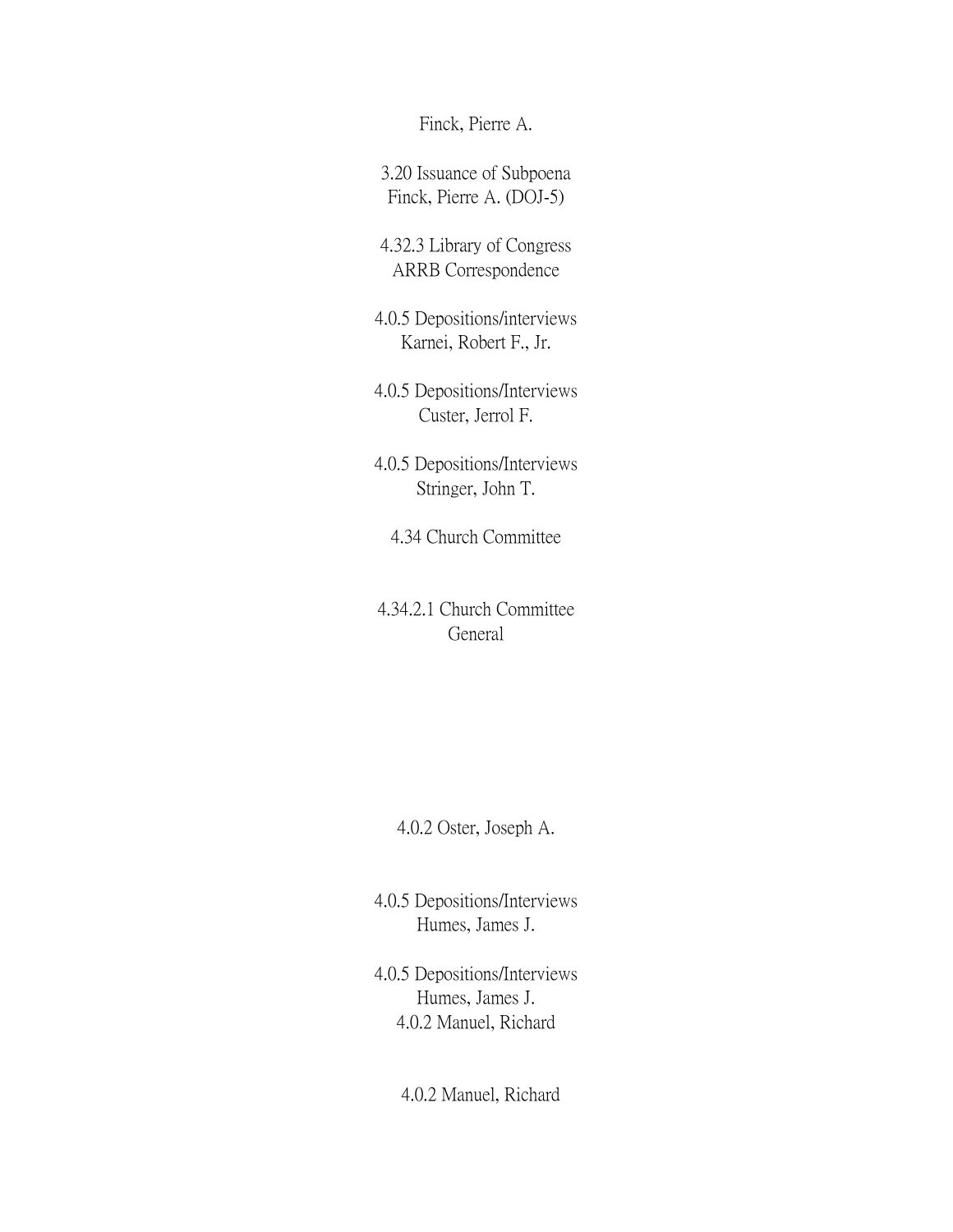ster, Joseph A.

4.20.2.6 Documents at NARA

4.0.6 R&A Follow-Up Files Blunt, Malcolm

4.0.6 R&A Follow-Up Files Davidson, Judith

4.0.6 R&A Follow-Up Files Davy, Williams

4.0.6 R&A Follow-Up Files DeBendictis, Frank S.

4.0.6 R&A Follow-Up Files DiEugenio, Jim

4.0.6 R&A Follow-Up Files Dix, Dave

4.0.6 R&A Follow-Up Files Fonzi, Gaeton

4.0.6 R&A Follow-Up Files Foregger, Thomas E.

4.0.6 R&A Follow-Up Files Gooch, John B., III

4.0.6 R&A Follow-Up Files Gunther, John

4.0.6 R&A Follow-Up Files Hoch, Paul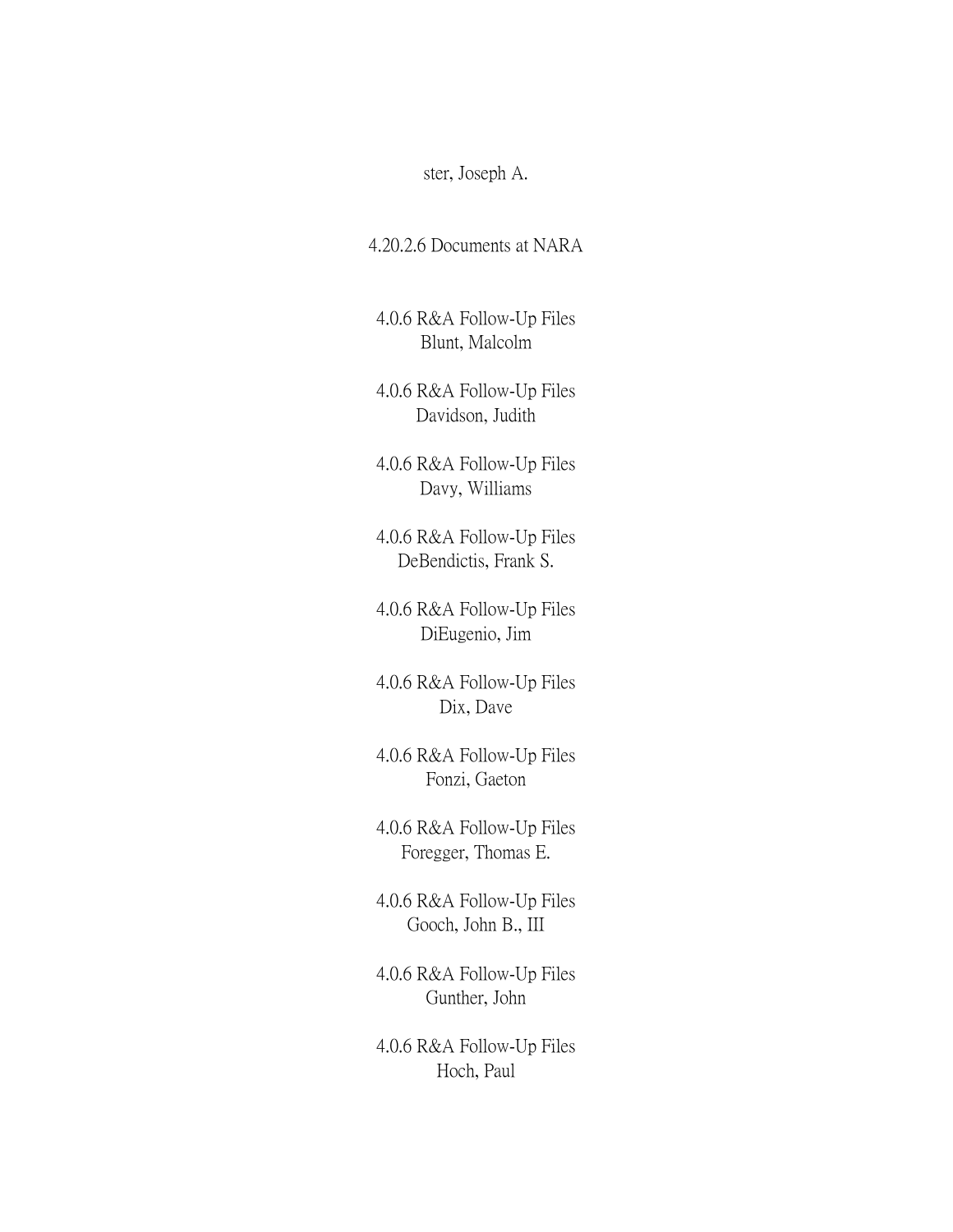4.0.6 R&A Follow-Up Files Holland, Max

4.0.6 R&A Follow-Up Files Johnston, James

4.0.6 R&A Follow-Up Files Judge, John

4.0.6 R&A Follow-Up Files Kangas, Paul

4.0.6 R&A Follow-Up Files Kistemaker, Arend

4.0.6 R&A Follow-Up Files Koepke, Jim

4.0.5 Depositions/Interviews McNamara, Robert S.

4.0.6 R&A Follow-Up Files Lesar, Jim

4.19 DEA

4.0.5 Depositions/Interviews Humes, James J.

4.0.5 Depositions/Interviews Boswell, "J' Thornton

4.19.3 DEA ARRB Correspondence

4.0.6 R&A Follow-Up Files Mantik, Dave

4.0.6 R&A Follow-Up Files Marsh, W. Anthony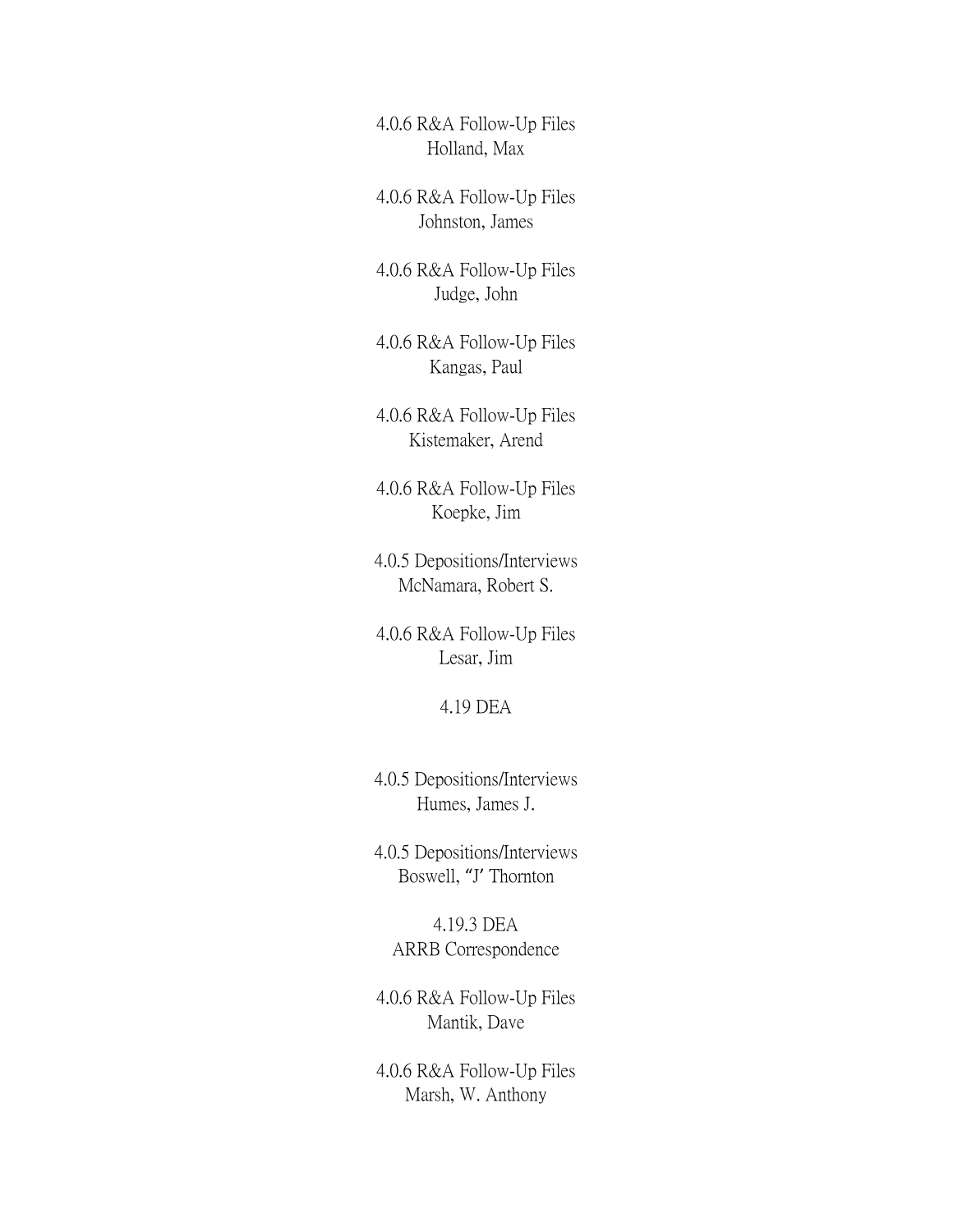4.0.6 R&A Follow-Up Files Marvin, Daniel

4.0.6 R&A Follow-Up Files Milam, Wallace

4.0.6 R&A Follow-Up Files Newman, John

4.0.6 R&A Follow-Up Files Pease, Lisa

4.0.6 R&A Follow-Up Files Perry, Hamilton Darby

4.0.6 R&A Follow-Up Files Ravnitzky, Michael J.

4.0.6 R&A Follow-Up Files Robertson, Dr. Randolph

4.0.6 R&A Follow-Up Files Russo, Gus

4.0.6 R&A Follow-Up Files Samoluk, Tom

4.0.6 R&A Follow-Up Files Sanders, Charles J.

4.0.6 R&A Follow-Up Files Sarna, Frank J., III

4.0.6 R&A Follow-Up Files Scott, Peter Dale

4.0.6 R&A Follow-Up Files Shinley, Jerry P.

4.0.6 R&A Follow-Up Files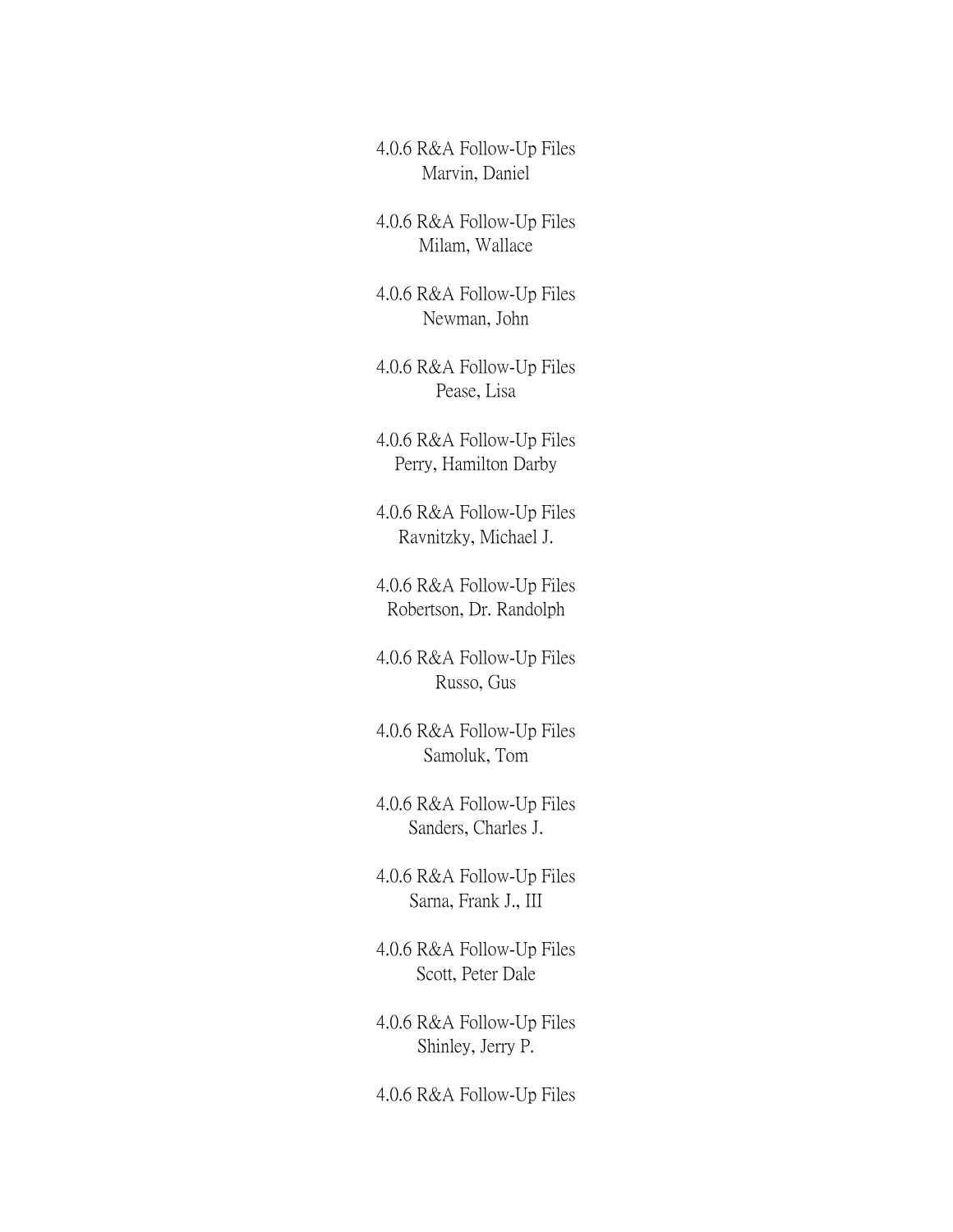Smith, Wayne

4.0.6 R&A Follow-Up Files Tatro, Edgar F.

4.0.6 R&A Follow-Up Files Theoharis, Athan

4.0.6 R&A Follow-Up Files Weberman, Alan Jules

4.0.6 R&A Follow-Up Files Weisberg, Harold

4.0.6 R&A Follow-Up Files Wheaton, Gene

4.0.6 R&A Follow-Up Files Zaid, Mark

4.0.6 R&A Follow-Up Files Hernandez, Oswaldo F.

4.0.6 R&A Follow-Up Files

4.0.6 R&A Follow-Up Files 1.1.3 Application (Internship) Watkins, Jr., Dane H.

1.1.3 Application (Internship) Kunz, Adam S.

- 1.1.3 Application (Internship) Ludwig, Aaron S.
- 1.1.3 Application (Internship)
- 8.5.1 Sources and Methods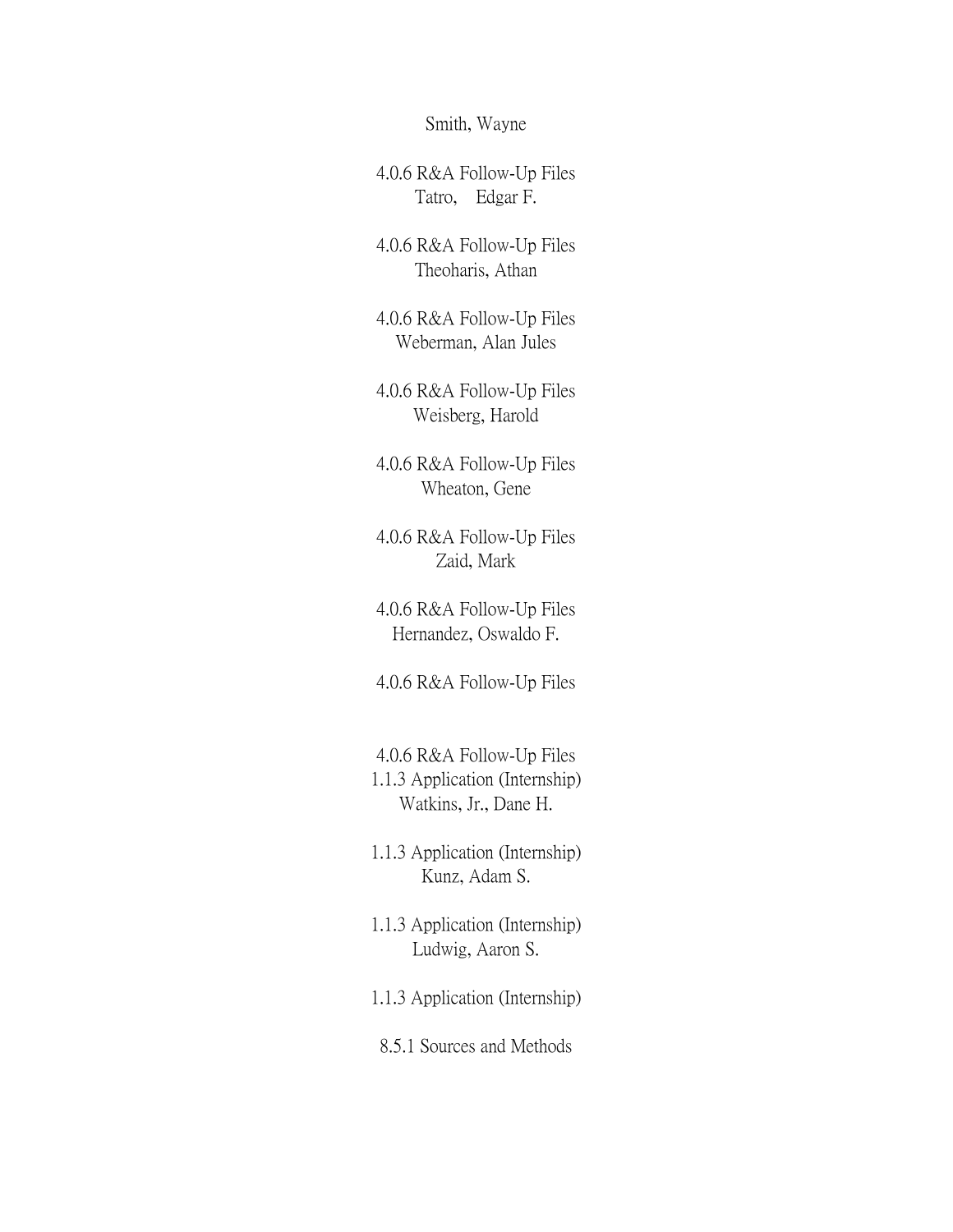## 4.25.3 LBJ Library ARRB Correspondence

## 4.25.5 LBJ Library JFK Act Review Information

4.28.3 Other Federal Government ARRB Correspondence

> 4.27.3 NSC ARRB Correspondenc

4.21.7 Congress (HSCA) ARRB Review Procedures

7.3 ARRB Correspondence

3.13.4 Deeds of Gift Donor - Wegmann, Cynthia

3.13.4 Deeds of Gift Donor - Garrison, Lyon

3.13.4 Deeds of Gift Donor - Myers, Dale

3.13.4 Deeds of Gift Donor - Oakes, Mark

7.3 ARRB Correspondence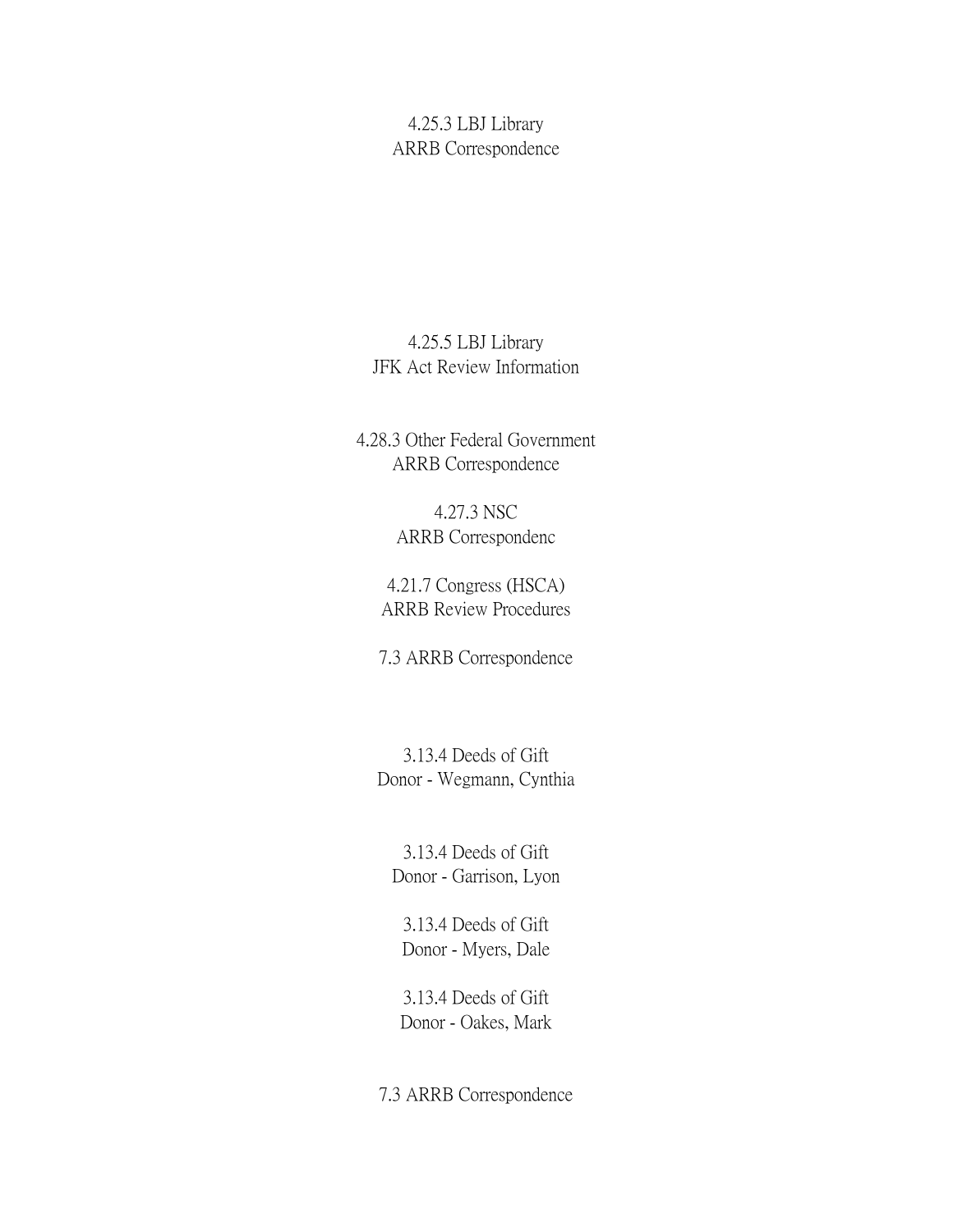#### December 1995

4.0.1.6 Research & Analysis Gen. Admin. Formal Deterim. & Final Determin. Forms

> 1.1.3 Application (Internship) Rubin, Michael A.

1.1.3 Application (Internship) Martinez, Aimee K.

1.1.3 Apploication (Internship) Watkins, Jr., Dane H. 3.13.4 Deeds of Gift ARRB Correspondence

## DRUG-FREE WORKPLACE TASK FORCE

## General/Legislative History

## 3.16.2 Privacy Act ARRB Correspondence

3.24 Depositions/Interviews Goodpasture, Anne

3.24 Depositions/Interviews

3.24 Deposition/Interviews Crenshaw, Charles A.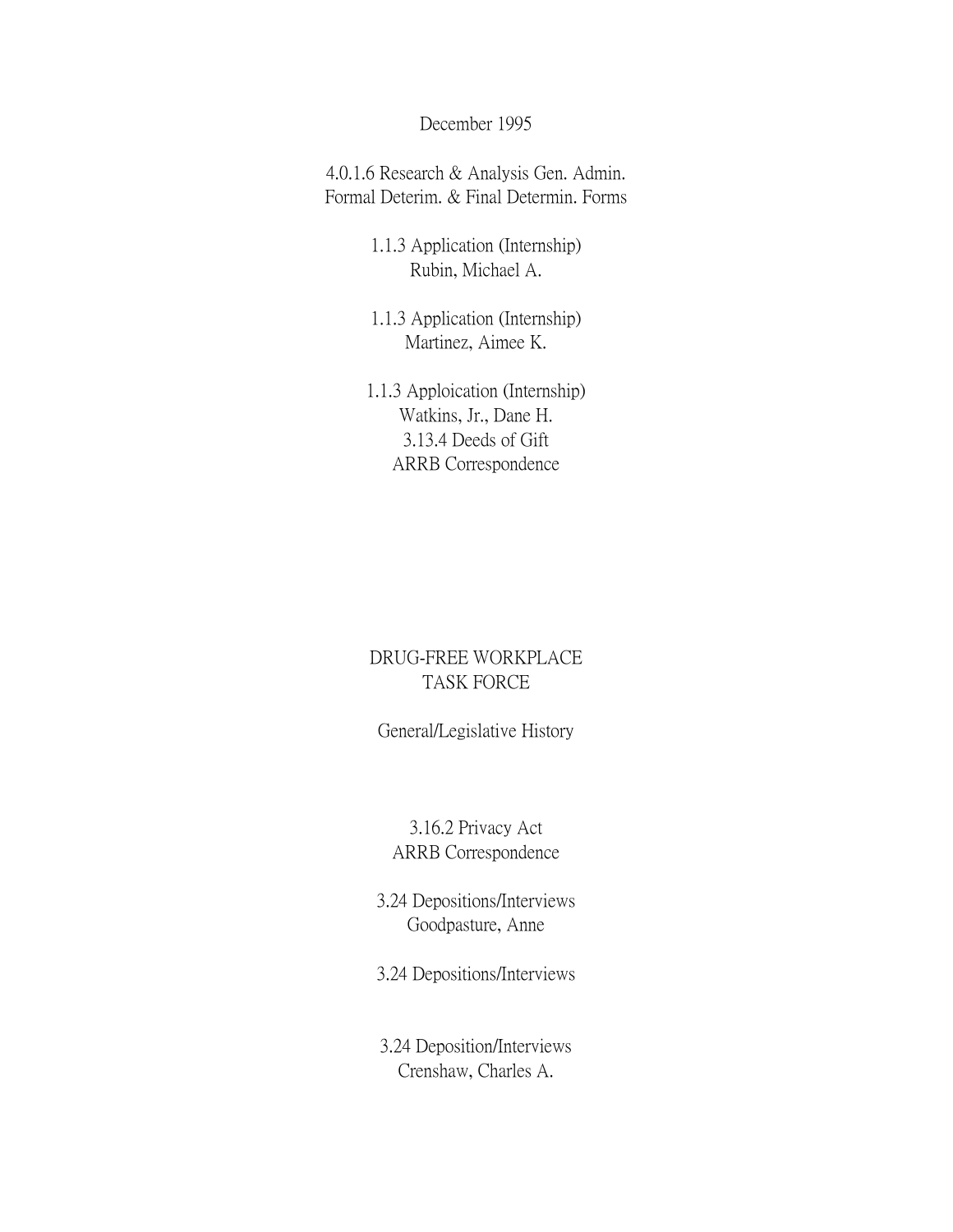3.24 Depositions/Interviews Peters, Paul C.

3.20 Issuance of Subpoenas Boswell, "J" Thornton

3.20 Issuance of Subpoenas Humes, James J.

3.13.4 Deeds of Gift ARRB Correspondence

3.24 Issuance of Subpoenas Connick, Harry

3.24 Issuance of Subpoenas Hopper, Delores

3.24 Issuance of Subpoenas Nagell, Robert

3.24 issuance of Subpoenas Nagell, Richard Case

3.20 Issuance of Subpoenas Connick, Harry

3.20 issuance of Subpoenas Hopper, Delores

3.20 Issuance of Subpoenas Nagell, Robert

3.20 Issuance of Subpoenas Nagell, Richard Case

4.0.4 Research Projects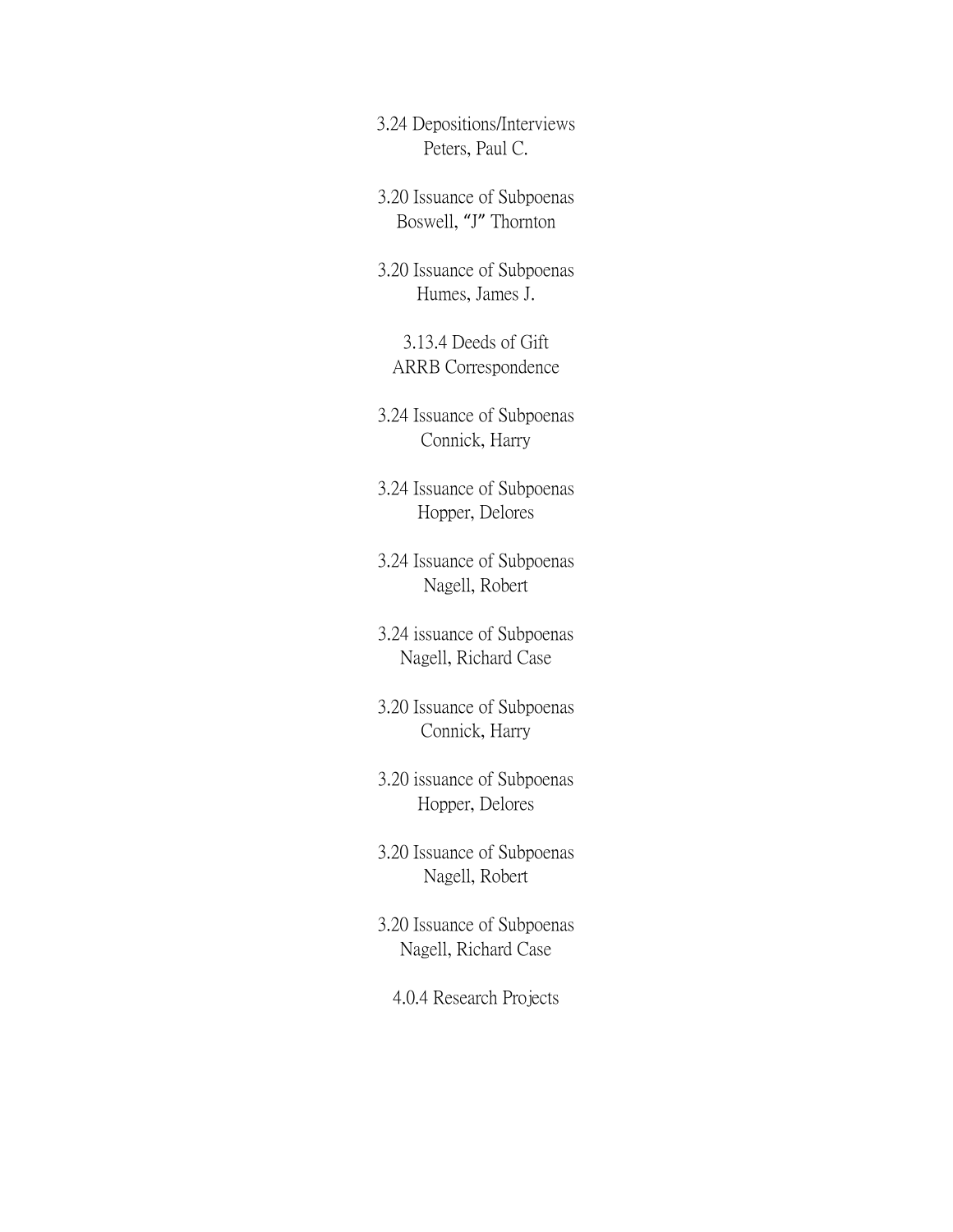4.0.4 Research Projects

4.33 Foreign Governments

4.33.3 Foreign Governments ARRB Correspondence

> 4.0.2 Mexico City Photographs

4.1.2.4 State Department Agency Filing System Information

 **WEBERMAN, Alan Jules**

 **R& A Follow- up**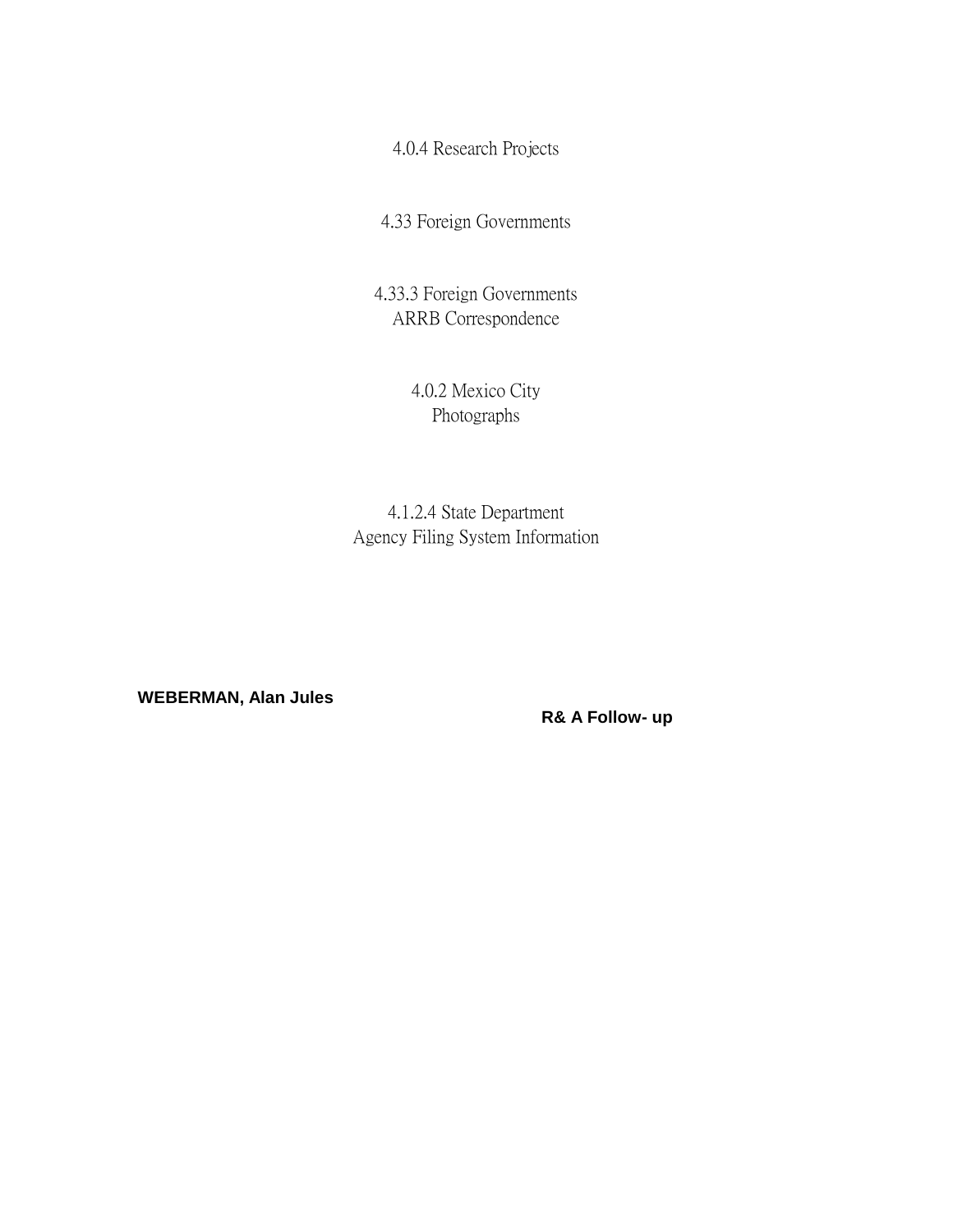# 4.30.3 Dept. of Veterans Affairs ARRB Correspondence

4.30 Department of Veterans Affairs

8.6.1 d in the Soviet Union

4.0.2 ONI

4.0.2 ONI

4.0.2 Forensics and Physical Evidence

General

4.0.2 SUBJECT FILES

3.10 JFK Act

4.4.5 Customs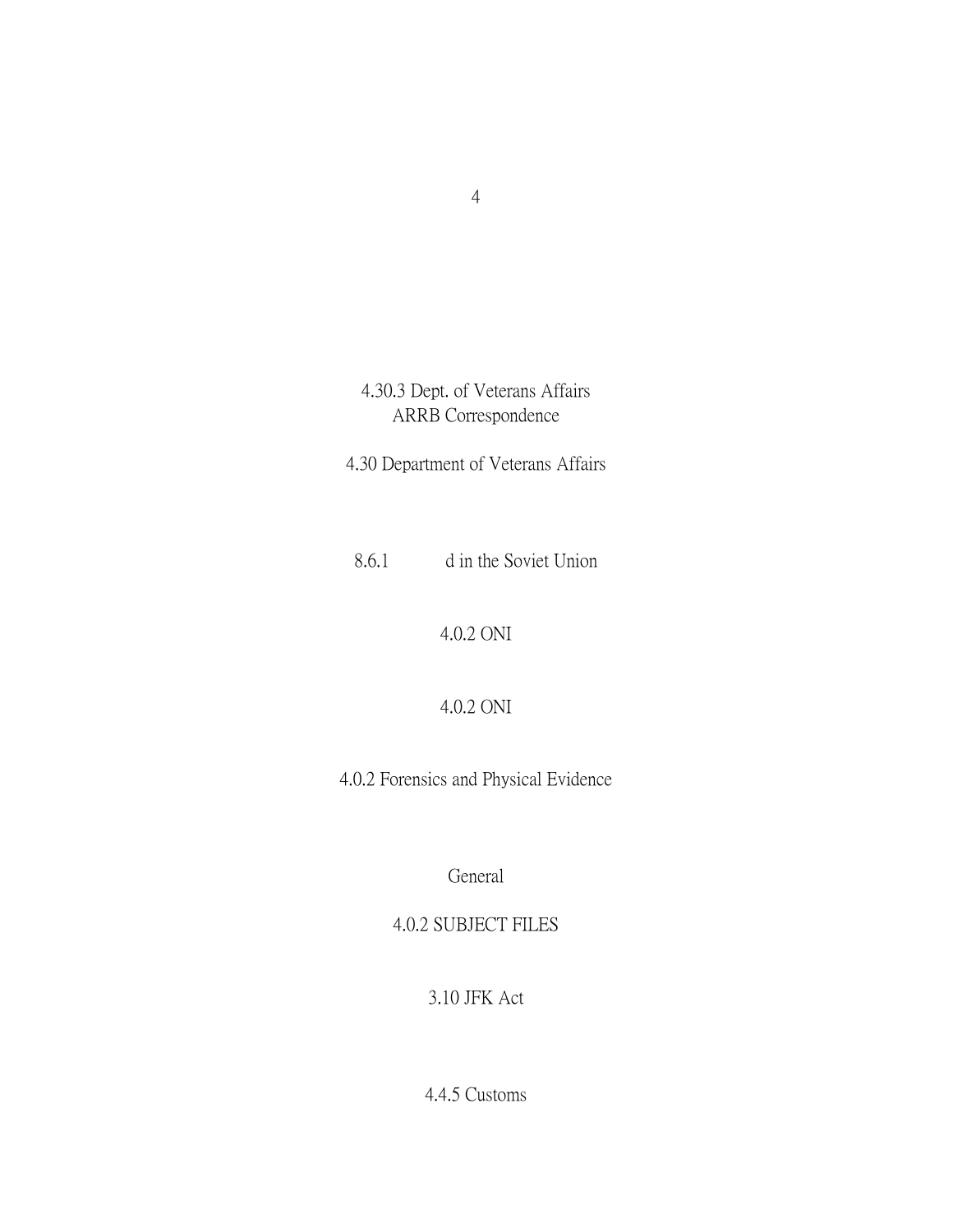Agency JFK Act Review Information

4.4.9 Customs Compliance Issues

4.4.2.2 Customs Organizational Charts

4.4.2.3 Customs Personnel Directories & Phonebooks

> 4.4.2.4 Customs Filing System Information

3.23 Federal. Register Contacts & Corresp.

4.17.4 Justice Requests for Additional Information

> 4.5.7 Secret Service ARRB Review Procedures

4.5.4 Secret Service Requests for Additional Information

> 3.10.1 JFK Act Analysis of JFK Statute

> > 3.10.2 JFK Act White House

4.0.2 Monroe, Marilyn

4.0.2 Oswald, Marina

4.0.2 Harvey, William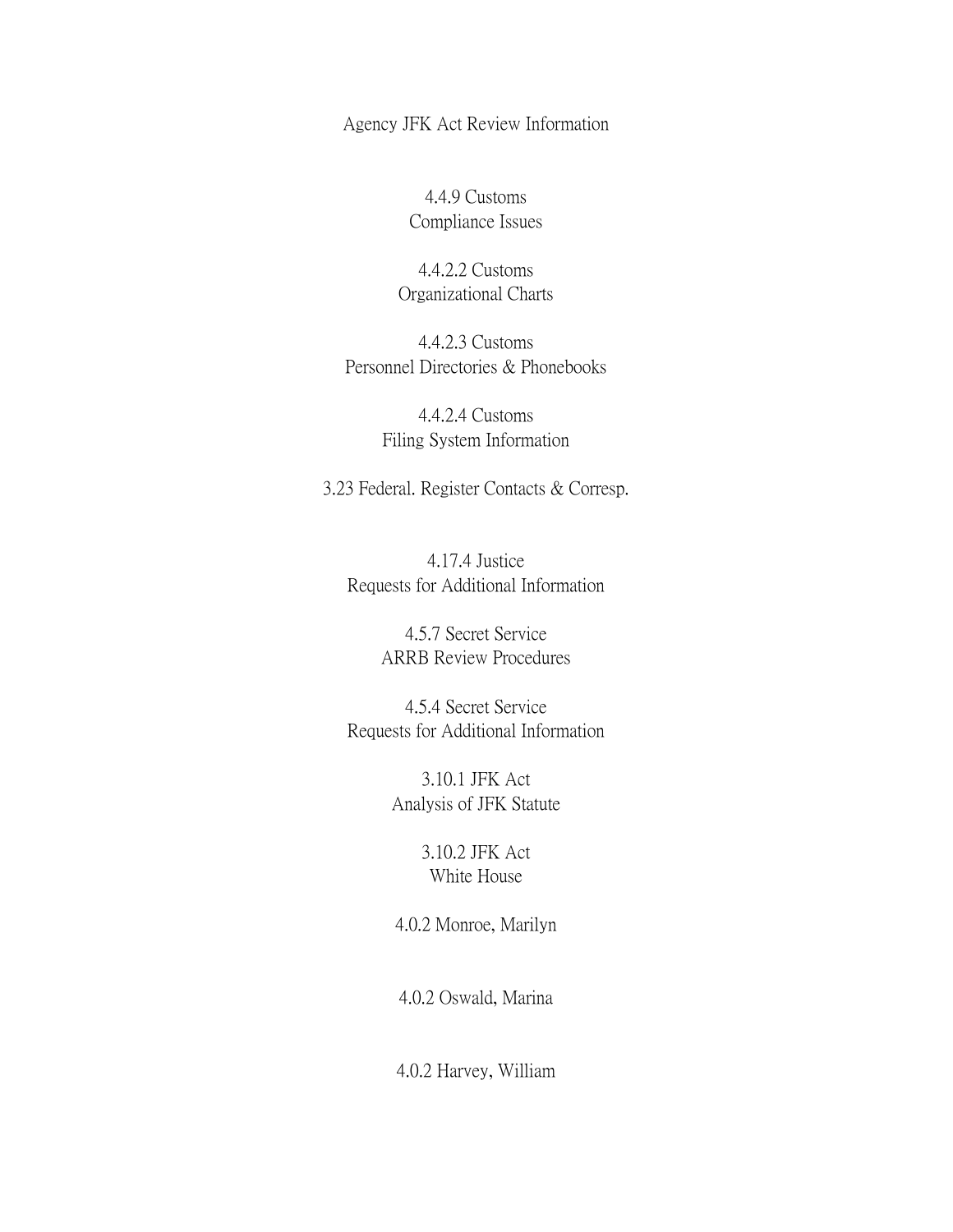4.0.2 Slawson, David

4.0.2 Giancana, Sam

4.29.5 State and Local Documents at NARA

4.30.2.1 Other non-governmental General

4.32.2 Library of Congress

4.32.2.1 Library of Congress General 4.0.2 Gibson, Richard

8.2 Zapruder Film

8.2.1 Zapruder Film General

3.9 Public Correspondence/Contacts 8.2.2 Zapruder Film Memoranda

> 8.2.3 Zapruder Film Correspondence

> > 8.3 Informants